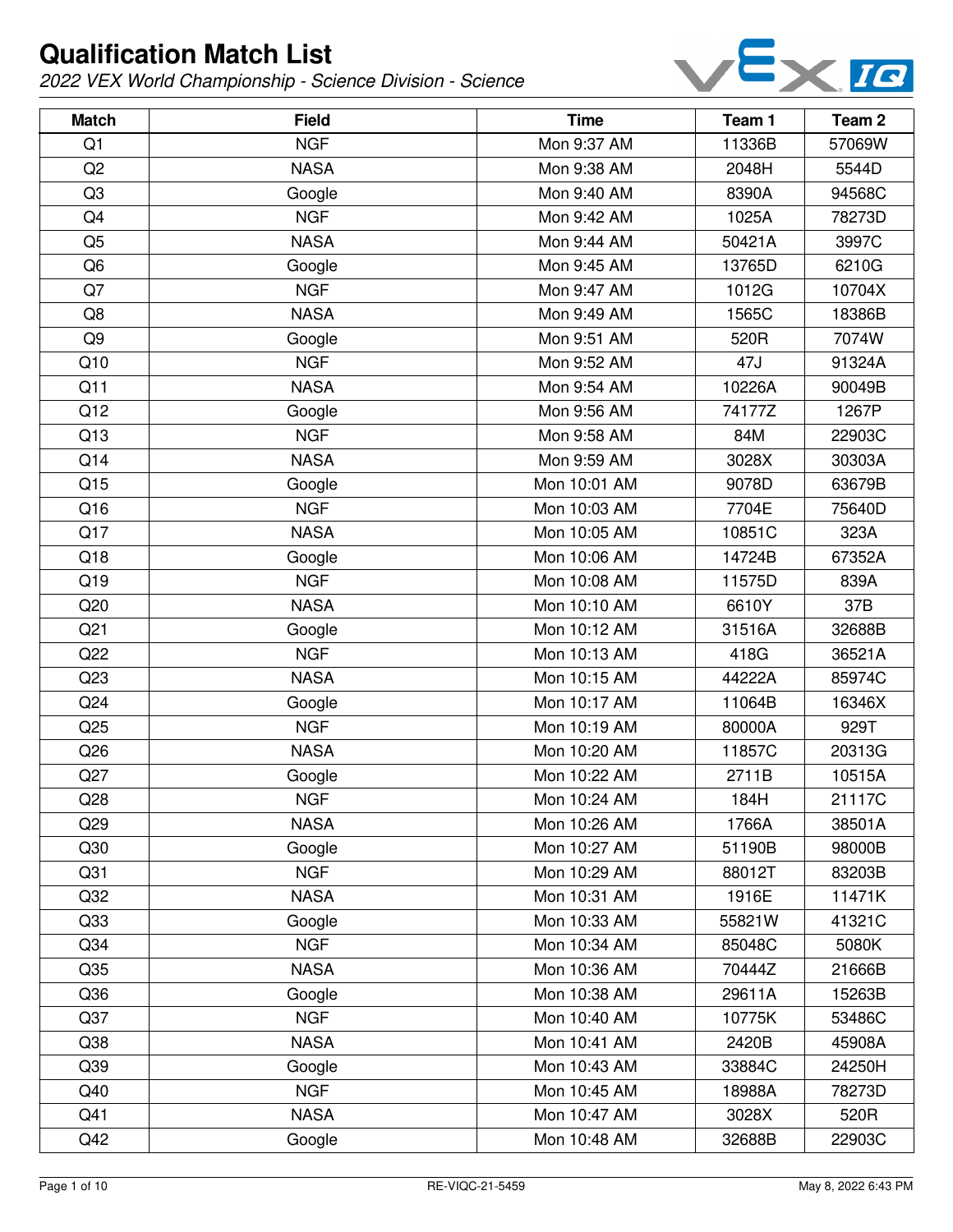

| <b>Match</b> | <b>Field</b> | <b>Time</b>  | Team 1 | Team 2 |
|--------------|--------------|--------------|--------|--------|
| Q43          | <b>NGF</b>   | Mon 10:50 AM | 85974C | 31516A |
| Q44          | <b>NASA</b>  | Mon 10:52 AM | 11336B | 1025A  |
| Q45          | Google       | Mon 10:54 AM | 3997C  | 1565C  |
| Q46          | <b>NGF</b>   | Mon 10:55 AM | 75640D | 94568C |
| Q47          | <b>NASA</b>  | Mon 10:57 AM | 8390A  | 11575D |
| Q48          | Google       | Mon 10:59 AM | 57069W | 50421A |
| Q49          | <b>NGF</b>   | Mon 11:01 AM | 6210G  | 6610Y  |
| Q50          | <b>NASA</b>  | Mon 11:02 AM | 10851C | 2711B  |
| Q51          | Google       | Mon 11:04 AM | 18386B | 47J    |
| Q52          | <b>NGF</b>   | Mon 11:06 AM | 41321C | 13765D |
| Q53          | <b>NASA</b>  | Mon 11:08 AM | 10704X | 20313G |
| Q54          | Google       | Mon 11:09 AM | 16346X | 10226A |
| Q55          | <b>NGF</b>   | Mon 11:11 AM | 63679B | 11064B |
| Q56          | <b>NASA</b>  | Mon 11:13 AM | 67352A | 55821W |
| Q57          | Google       | Mon 11:15 AM | 21666B | 184H   |
| Q58          | <b>NGF</b>   | Mon 11:16 AM | 80000A | 85048C |
| Q59          | <b>NASA</b>  | Mon 11:18 AM | 14724B | 2048H  |
| Q60          | Google       | Mon 11:20 AM | 323A   | 9078D  |
| Q61          | <b>NGF</b>   | Mon 11:22 AM | 30303A | 33884C |
| Q62          | <b>NASA</b>  | Mon 11:23 AM | 36521A | 98000B |
| Q63          | Google       | Mon 11:25 AM | 10515A | 5544D  |
| Q64          | <b>NGF</b>   | Mon 11:27 AM | 18988A | 11857C |
| Q65          | <b>NASA</b>  | Mon 11:29 AM | 839A   | 1916E  |
| Q66          | Google       | Mon 11:30 AM | 24250H | 53486C |
| Q67          | <b>NGF</b>   | Mon 11:32 AM | 83203B | 91324A |
| Q68          | <b>NASA</b>  | Mon 11:34 AM | 7074W  | 29611A |
| Q69          | Google       | Mon 11:36 AM | 38501A | 51190B |
| Q70          | <b>NGF</b>   | Mon 11:37 AM | 70444Z | 88012T |
| Q71          | <b>NASA</b>  | Mon 11:39 AM | 5080K  | 1766A  |
| Q72          | Google       | Mon 11:41 AM | 37B    | 10775K |
| Q73          | <b>NGF</b>   | Mon 11:43 AM | 15263B | 418G   |
| Q74          | <b>NASA</b>  | Mon 11:44 AM | 1267P  | 7704E  |
| Q75          | Google       | Mon 11:46 AM | 45908A | 84M    |
| Q76          | <b>NGF</b>   | Mon 11:48 AM | 21117C | 2420B  |
| Q77          | <b>NASA</b>  | Mon 11:50 AM | 11471K | 929T   |
| Q78          | Google       | Mon 11:51 AM | 44222A | 1012G  |
| Q79          | <b>NGF</b>   | Mon 11:53 AM | 90049B | 74177Z |
| Q80          | <b>NASA</b>  | Mon 1:00 PM  | 21666B | 3028X  |
| Q81          | Google       | Mon 1:01 PM  | 94568C | 85974C |
| Q82          | <b>NGF</b>   | Mon 1:03 PM  | 67352A | 41321C |
| Q83          | <b>NASA</b>  | Mon 1:05 PM  | 75640D | 11575D |
| Q84          | Google       | Mon 1:07 PM  | 1916E  | 36521A |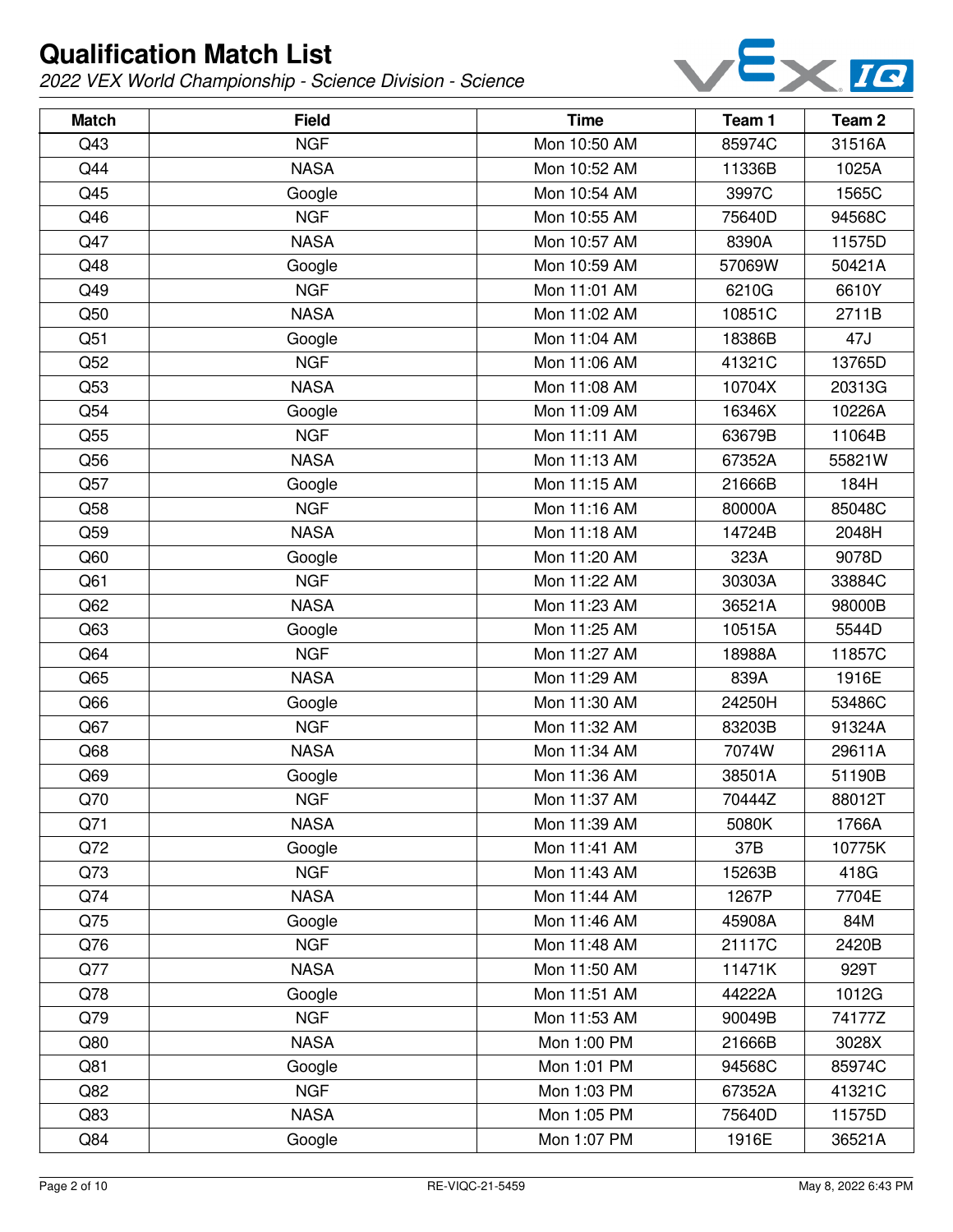

| <b>Match</b> | <b>Field</b> | <b>Time</b> | Team 1 | Team <sub>2</sub> |
|--------------|--------------|-------------|--------|-------------------|
| Q85          | <b>NGF</b>   | Mon 1:08 PM | 20313G | 520R              |
| Q86          | <b>NASA</b>  | Mon 1:10 PM | 32688B | 323A              |
| Q87          | Google       | Mon 1:12 PM | 98000B | 7074W             |
| Q88          | <b>NGF</b>   | Mon 1:14 PM | 57069W | 10851C            |
| Q89          | <b>NASA</b>  | Mon 1:15 PM | 70444Z | 18988A            |
| Q90          | Google       | Mon 1:17 PM | 1766A  | 8390A             |
| Q91          | <b>NGF</b>   | Mon 1:19 PM | 31516A | 47J               |
| Q92          | <b>NASA</b>  | Mon 1:21 PM | 91324A | 29611A            |
| Q93          | Google       | Mon 1:22 PM | 7704E  | 3997C             |
| Q94          | <b>NGF</b>   | Mon 1:24 PM | 2711B  | 63679B            |
| Q95          | <b>NASA</b>  | Mon 1:26 PM | 11064B | 11336B            |
| Q96          | Google       | Mon 1:28 PM | 30303A | 1267P             |
| Q97          | <b>NGF</b>   | Mon 1:29 PM | 50421A | 1025A             |
| Q98          | <b>NASA</b>  | Mon 1:31 PM | 21117C | 44222A            |
| Q99          | Google       | Mon 1:33 PM | 6610Y  | 51190B            |
| Q100         | <b>NGF</b>   | Mon 1:35 PM | 929T   | 5080K             |
| Q101         | <b>NASA</b>  | Mon 1:36 PM | 10226A | 15263B            |
| Q102         | Google       | Mon 1:38 PM | 84M    | 11857C            |
| Q103         | <b>NGF</b>   | Mon 1:40 PM | 22903C | 85048C            |
| Q104         | <b>NASA</b>  | Mon 1:42 PM | 83203B | 10775K            |
| Q105         | Google       | Mon 1:43 PM | 53486C | 78273D            |
| Q106         | <b>NGF</b>   | Mon 1:45 PM | 5544D  | 2420B             |
| Q107         | <b>NASA</b>  | Mon 1:47 PM | 6210G  | 184H              |
| Q108         | Google       | Mon 1:49 PM | 2048H  | 1012G             |
| Q109         | <b>NGF</b>   | Mon 1:50 PM | 37B    | 88012T            |
| Q110         | <b>NASA</b>  | Mon 1:52 PM | 90049B | 13765D            |
| Q111         | Google       | Mon 1:54 PM | 1565C  | 839A              |
| Q112         | <b>NGF</b>   | Mon 1:56 PM | 55821W | 16346X            |
| Q113         | <b>NASA</b>  | Mon 1:57 PM | 38501A | 10515A            |
| Q114         | Google       | Mon 1:59 PM | 24250H | 14724B            |
| Q115         | <b>NGF</b>   | Mon 2:01 PM | 9078D  | 10704X            |
| Q116         | <b>NASA</b>  | Mon 2:03 PM | 45908A | 80000A            |
| Q117         | Google       | Mon 2:04 PM | 74177Z | 418G              |
| Q118         | <b>NGF</b>   | Mon 2:06 PM | 33884C | 18386B            |
| Q119         | <b>NASA</b>  | Mon 2:08 PM | 11471K | 1267P             |
| Q120         | Google       | Mon 2:10 PM | 929T   | 30303A            |
| Q121         | <b>NGF</b>   | Mon 2:11 PM | 84M    | 21666B            |
| Q122         | <b>NASA</b>  | Mon 2:13 PM | 11336B | 44222A            |
| Q123         | Google       | Mon 2:15 PM | 31516A | 21117C            |
| Q124         | <b>NGF</b>   | Mon 2:17 PM | 1916E  | 11064B            |
| Q125         | <b>NASA</b>  | Mon 2:18 PM | 10775K | 22903C            |
| Q126         | Google       | Mon 2:20 PM | 6210G  | 7704E             |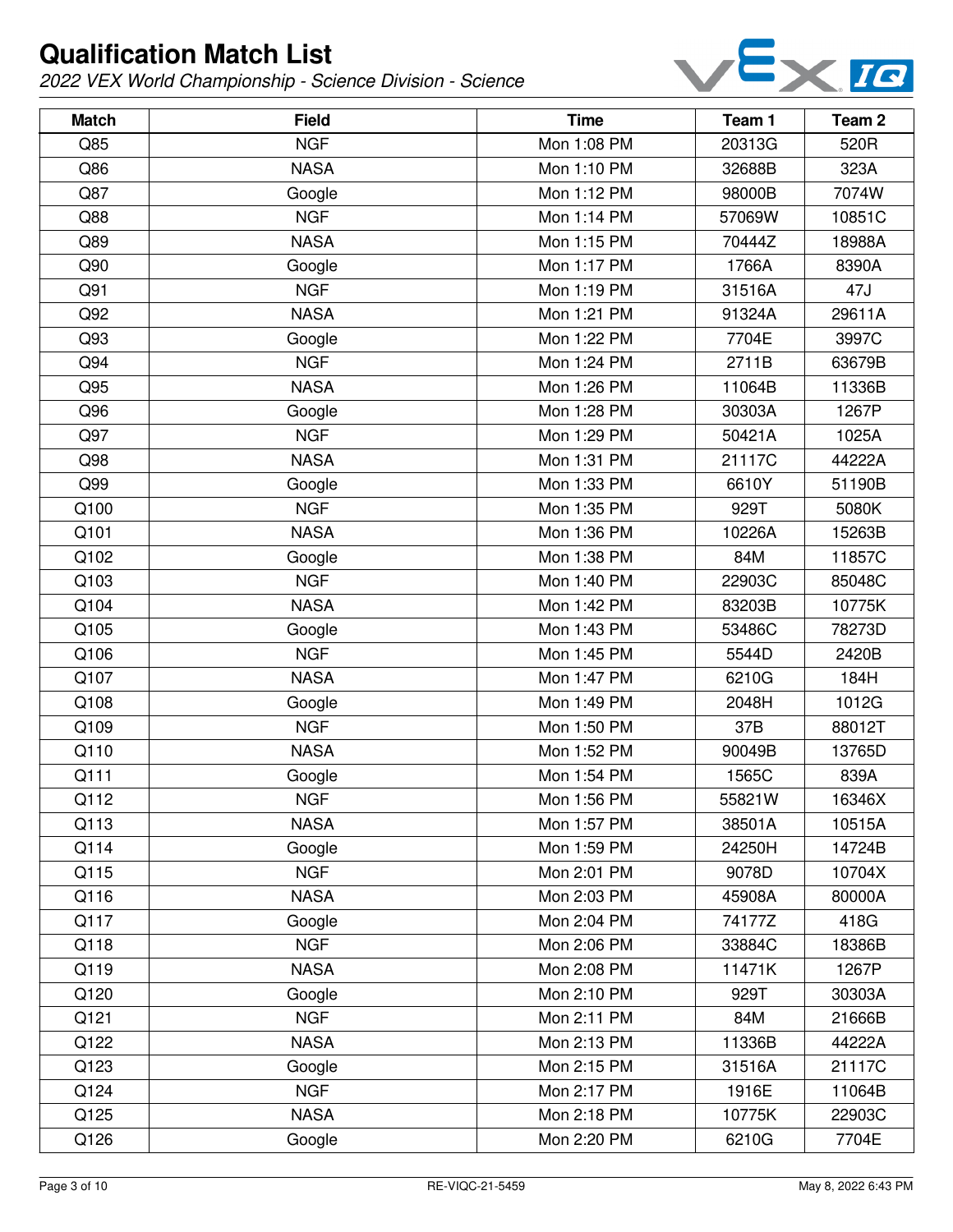

| <b>Match</b> | <b>Field</b> | <b>Time</b> | Team 1 | Team 2 |
|--------------|--------------|-------------|--------|--------|
| Q127         | <b>NGF</b>   | Mon 2:22 PM | 184H   | 10226A |
| Q128         | <b>NASA</b>  | Mon 2:24 PM | 15263B | 2711B  |
| Q129         | Google       | Mon 2:25 PM | 78273D | 10851C |
| Q130         | <b>NGF</b>   | Mon 2:27 PM | 11857C | 98000B |
| Q131         | <b>NASA</b>  | Mon 2:29 PM | 85048C | 70444Z |
| Q132         | Google       | Mon 2:31 PM | 3997C  | 18988A |
| Q133         | <b>NGF</b>   | Mon 2:32 PM | 323A   | 13765D |
| Q134         | <b>NASA</b>  | Mon 2:34 PM | 8390A  | 24250H |
| Q135         | Google       | Mon 2:36 PM | 47J    | 6610Y  |
| Q136         | <b>NGF</b>   | Mon 2:38 PM | 520R   | 1565C  |
| Q137         | <b>NASA</b>  | Mon 2:39 PM | 2048H  | 3028X  |
| Q138         | Google       | Mon 2:41 PM | 32688B | 67352A |
| Q139         | <b>NGF</b>   | Mon 2:43 PM | 11575D | 11471K |
| Q140         | <b>NASA</b>  | Mon 2:45 PM | 10515A | 94568C |
| Q141         | Google       | Mon 2:46 PM | 1012G  | 9078D  |
| Q142         | <b>NGF</b>   | Mon 2:48 PM | 91324A | 418G   |
| Q143         | <b>NASA</b>  | Mon 2:50 PM | 53486C | 57069W |
| Q144         | Google       | Mon 2:52 PM | 1025A  | 83203B |
| Q145         | <b>NGF</b>   | Mon 2:53 PM | 20313G | 839A   |
| Q146         | <b>NASA</b>  | Mon 2:55 PM | 7074W  | 5544D  |
| Q147         | Google       | Mon 2:57 PM | 36521A | 85974C |
| Q148         | <b>NGF</b>   | Mon 2:59 PM | 75640D | 38501A |
| Q149         | <b>NASA</b>  | Mon 3:00 PM | 55821W | 90049B |
| Q150         | Google       | Mon 3:02 PM | 18386B | 14724B |
| Q151         | <b>NGF</b>   | Mon 3:04 PM | 45908A | 50421A |
| Q152         | <b>NASA</b>  | Mon 3:06 PM | 41321C | 1766A  |
| Q153         | Google       | Mon 3:07 PM | 5080K  | 80000A |
| Q154         | <b>NGF</b>   | Mon 3:09 PM | 88012T | 33884C |
| Q155         | <b>NASA</b>  | Mon 3:11 PM | 63679B | 51190B |
| Q156         | Google       | Mon 3:13 PM | 2420B  | 16346X |
| Q157         | <b>NGF</b>   | Mon 3:14 PM | 29611A | 37B    |
| Q158         | <b>NASA</b>  | Mon 3:16 PM | 10704X | 74177Z |
| Q159         | Google       | Mon 3:18 PM | 520R   | 67352A |
| Q160         | <b>NGF</b>   | Mon 3:20 PM | 10851C | 1565C  |
| Q161         | <b>NASA</b>  | Mon 3:21 PM | 6610Y  | 11575D |
| Q162         | Google       | Mon 3:23 PM | 91324A | 44222A |
| Q163         | <b>NGF</b>   | Mon 3:25 PM | 18988A | 11471K |
| Q164         | <b>NASA</b>  | Mon 3:27 PM | 30303A | 31516A |
| Q165         | Google       | Mon 3:28 PM | 10775K | 11336B |
| Q166         | <b>NGF</b>   | Mon 3:30 PM | 94568C | 83203B |
| Q167         | <b>NASA</b>  | Mon 3:32 PM | 839A   | 929T   |
| Q168         | Google       | Mon 3:34 PM | 47J    | 36521A |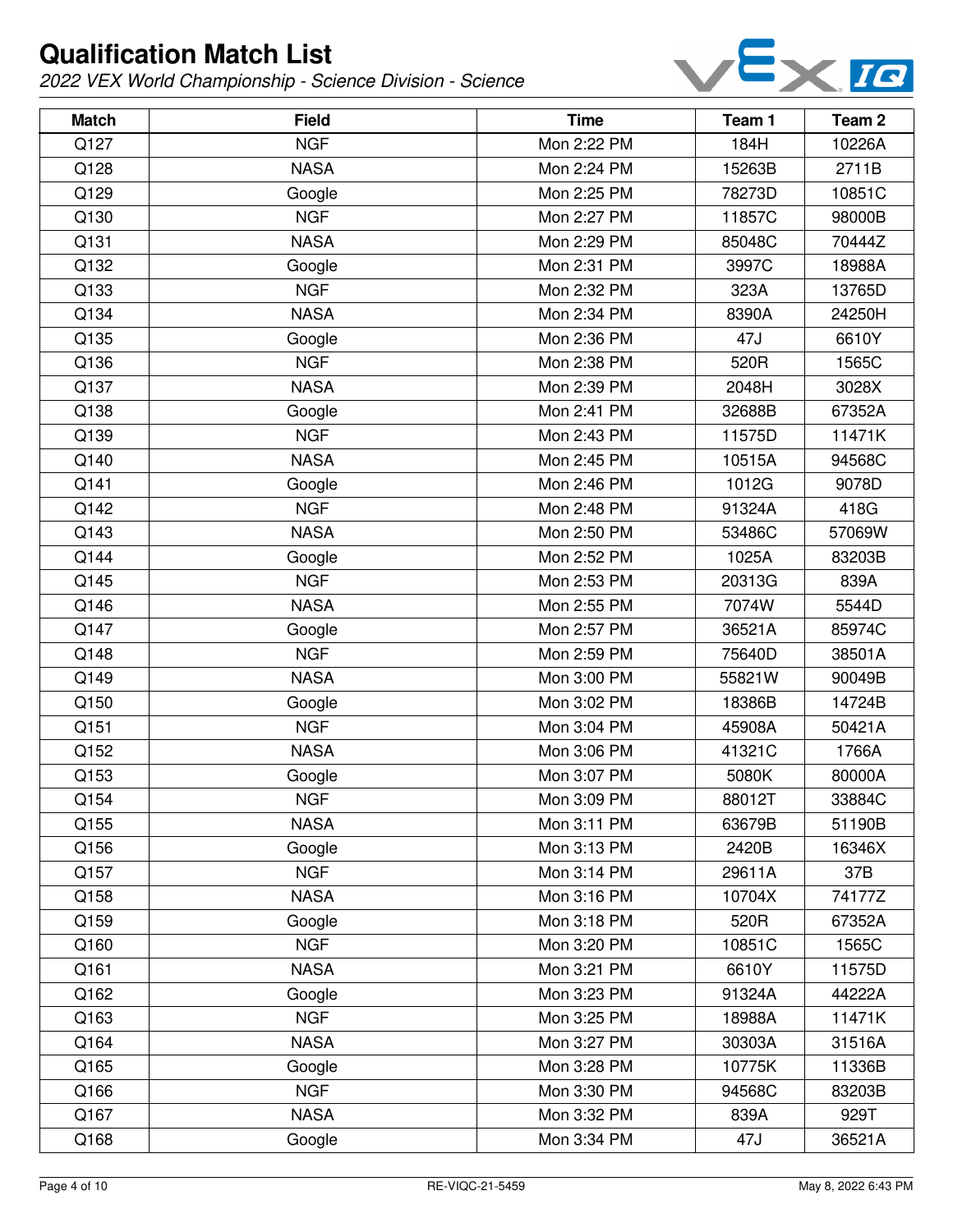

| <b>Match</b> | <b>Field</b> | <b>Time</b> | Team 1 | Team <sub>2</sub> |
|--------------|--------------|-------------|--------|-------------------|
| Q169         | <b>NGF</b>   | Mon 3:35 PM | 5544D  | 21666B            |
| Q170         | <b>NASA</b>  | Mon 3:37 PM | 50421A | 1916E             |
| Q171         | Google       | Mon 3:39 PM | 24250H | 70444Z            |
| Q172         | <b>NGF</b>   | Mon 3:41 PM | 5080K  | 90049B            |
| Q173         | <b>NASA</b>  | Mon 3:42 PM | 80000A | 55821W            |
| Q174         | Google       | Mon 3:44 PM | 21117C | 11064B            |
| Q175         | <b>NGF</b>   | Mon 3:46 PM | 323A   | 1025A             |
| Q176         | <b>NASA</b>  | Mon 3:48 PM | 98000B | 3028X             |
| Q177         | Google       | Mon 3:49 PM | 38501A | 10226A            |
| Q178         | <b>NGF</b>   | Mon 3:51 PM | 1012G  | 85048C            |
| Q179         | <b>NASA</b>  | Mon 3:53 PM | 57069W | 1766A             |
| Q180         | Google       | Mon 3:55 PM | 78273D | 11857C            |
| Q181         | <b>NGF</b>   | Mon 3:56 PM | 418G   | 8390A             |
| Q182         | <b>NASA</b>  | Mon 3:58 PM | 15263B | 84M               |
| Q183         | Google       | Mon 4:00 PM | 1267P  | 2711B             |
| Q184         | <b>NGF</b>   | Mon 4:02 PM | 10515A | 45908A            |
| Q185         | <b>NASA</b>  | Mon 4:03 PM | 51190B | 9078D             |
| Q186         | Google       | Mon 4:05 PM | 85974C | 7074W             |
| Q187         | <b>NGF</b>   | Mon 4:07 PM | 88012T | 7704E             |
| Q188         | <b>NASA</b>  | Mon 4:09 PM | 33884C | 75640D            |
| Q189         | Google       | Mon 4:10 PM | 184H   | 74177Z            |
| Q190         | <b>NGF</b>   | Mon 4:12 PM | 22903C | 16346X            |
| Q191         | <b>NASA</b>  | Mon 4:14 PM | 53486C | 6210G             |
| Q192         | Google       | Mon 4:16 PM | 3997C  | 63679B            |
| Q193         | <b>NGF</b>   | Mon 4:17 PM | 37B    | 18386B            |
| Q194         | <b>NASA</b>  | Mon 4:19 PM | 14724B | 20313G            |
| Q195         | Google       | Mon 4:21 PM | 2420B  | 32688B            |
| Q196         | <b>NGF</b>   | Mon 4:23 PM | 29611A | 41321C            |
| Q197         | <b>NASA</b>  | Mon 4:24 PM | 13765D | 10704X            |
| Q198         | Google       | Mon 4:26 PM | 2048H  | 38501A            |
| Q199         | <b>NGF</b>   | Mon 4:28 PM | 10851C | 1916E             |
| Q200         | <b>NASA</b>  | Mon 4:30 PM | 5544D  | 11336B            |
| Q201         | Google       | Mon 4:31 PM | 11471K | 84M               |
| Q202         | <b>NGF</b>   | Mon 4:33 PM | 21666B | 21117C            |
| Q203         | <b>NASA</b>  | Mon 4:35 PM | 83203B | 55821W            |
| Q204         | Google       | Mon 4:37 PM | 1565C  | 10775K            |
| Q205         | <b>NGF</b>   | Mon 4:38 PM | 24250H | 47J               |
| Q206         | <b>NASA</b>  | Mon 4:40 PM | 7074W  | 1267P             |
| Q207         | Google       | Mon 4:42 PM | 11857C | 75640D            |
| Q208         | <b>NGF</b>   | Mon 4:44 PM | 74177Z | 839A              |
| Q209         | <b>NASA</b>  | Mon 4:45 PM | 1766A  | 98000B            |
| Q210         | Google       | Mon 4:47 PM | 11575D | 50421A            |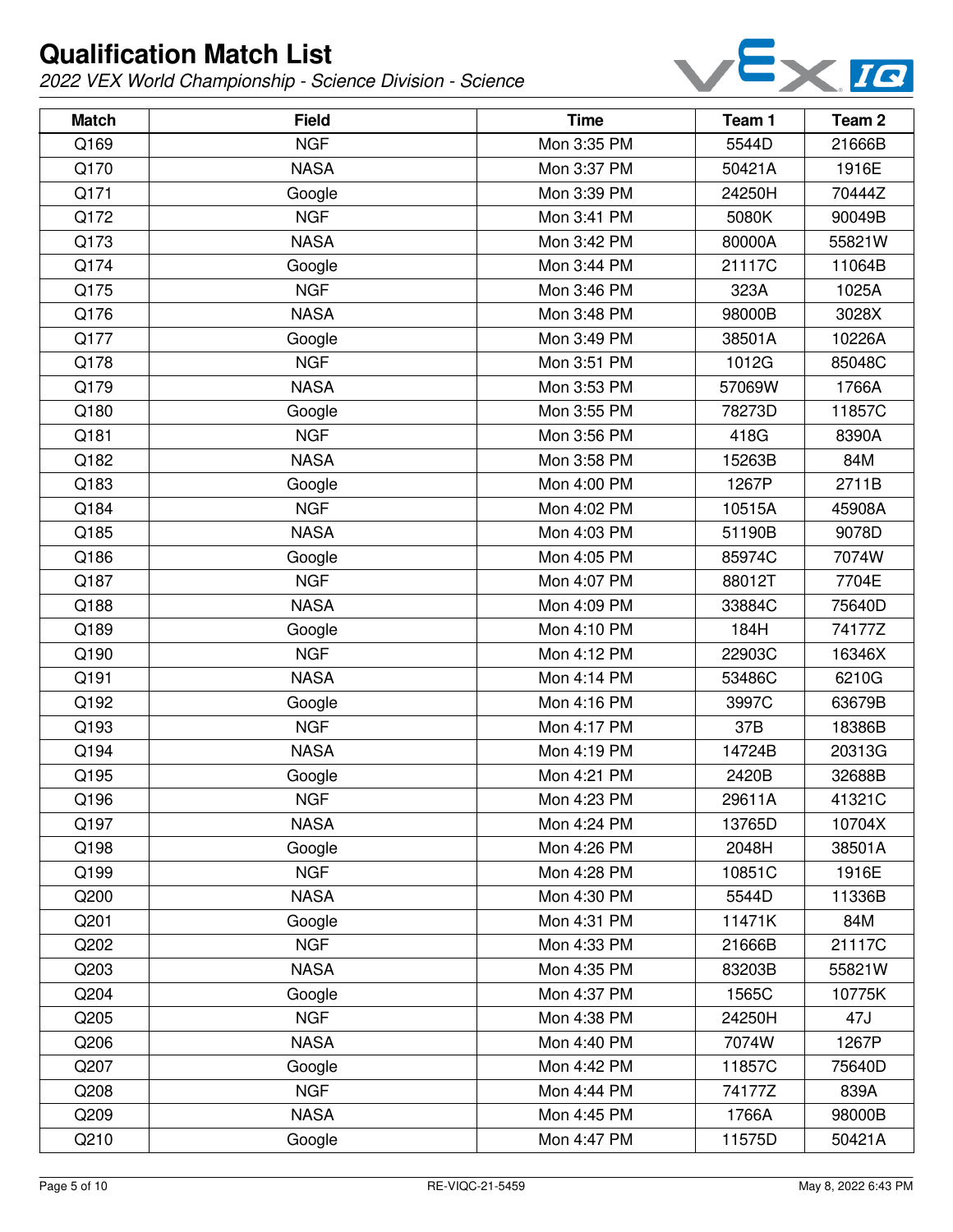

| <b>Match</b> | <b>Field</b> | <b>Time</b> | Team 1 | Team 2 |
|--------------|--------------|-------------|--------|--------|
| Q211         | <b>NGF</b>   | Mon 4:49 PM | 10226A | 53486C |
| Q212         | <b>NASA</b>  | Mon 4:51 PM | 18386B | 67352A |
| Q213         | Google       | Mon 4:52 PM | 5080K  | 10515A |
| Q214         | <b>NGF</b>   | Mon 4:54 PM | 1025A  | 32688B |
| Q215         | <b>NASA</b>  | Mon 4:56 PM | 22903C | 418G   |
| Q216         | Google       | Mon 4:58 PM | 10704X | 520R   |
| Q217         | <b>NGF</b>   | Mon 4:59 PM | 11064B | 323A   |
| Q218         | <b>NASA</b>  | Mon 5:01 PM | 16346X | 45908A |
| Q219         | Google       | Mon 5:03 PM | 29611A | 2048H  |
| Q220         | <b>NGF</b>   | Mon 5:05 PM | 36521A | 85048C |
| Q221         | <b>NASA</b>  | Mon 5:06 PM | 80000A | 57069W |
| Q222         | Google       | Mon 5:08 PM | 51190B | 90049B |
| Q223         | <b>NGF</b>   | Mon 5:10 PM | 7704E  | 184H   |
| Q224         | <b>NASA</b>  | Mon 5:12 PM | 20313G | 15263B |
| Q225         | Google       | Mon 5:13 PM | 13765D | 6610Y  |
| Q226         | <b>NGF</b>   | Mon 5:15 PM | 91324A | 18988A |
| Q227         | <b>NASA</b>  | Mon 5:17 PM | 3997C  | 8390A  |
| Q228         | Google       | Mon 5:19 PM | 85974C | 3028X  |
| Q229         | <b>NGF</b>   | Mon 5:20 PM | 78273D | 6210G  |
| Q230         | <b>NASA</b>  | Mon 5:22 PM | 929T   | 44222A |
| Q231         | Google       | Mon 5:24 PM | 2711B  | 31516A |
| Q232         | <b>NGF</b>   | Mon 5:26 PM | 94568C | 88012T |
| Q233         | <b>NASA</b>  | Mon 5:27 PM | 63679B | 33884C |
| Q234         | Google       | Mon 5:29 PM | 37B    | 14724B |
| Q235         | <b>NGF</b>   | Mon 5:31 PM | 2420B  | 1012G  |
| Q236         | <b>NASA</b>  | Mon 5:33 PM | 9078D  | 30303A |
| Q237         | Google       | Mon 5:34 PM | 41321C | 70444Z |
| Q238         | <b>NGF</b>   | Mon 5:36 PM | 50421A | 32688B |
| Q239         | <b>NASA</b>  | Mon 5:38 PM | 36521A | 55821W |
| Q240         | Google       | Mon 5:40 PM | 45908A | 10851C |
| Q241         | <b>NGF</b>   | Mon 5:41 PM | 10226A | 18386B |
| Q242         | <b>NASA</b>  | Mon 5:43 PM | 184H   | 38501A |
| Q243         | Google       | Mon 5:45 PM | 67352A | 47J    |
| Q244         | <b>NGF</b>   | Mon 5:47 PM | 5544D  | 29611A |
| Q245         | <b>NASA</b>  | Mon 5:48 PM | 90049B | 53486C |
| Q246         | Google       | Mon 5:50 PM | 10704X | 18988A |
| Q247         | <b>NGF</b>   | Mon 5:52 PM | 3028X  | 74177Z |
| Q248         | <b>NASA</b>  | Mon 5:54 PM | 1916E  | 15263B |
| Q249         | Google       | Mon 5:55 PM | 6610Y  | 75640D |
| Q250         | <b>NGF</b>   | Mon 5:57 PM | 6210G  | 11471K |
| Q251         | <b>NASA</b>  | Mon 5:59 PM | 88012T | 11336B |
| Q252         | Google       | Mon 6:01 PM | 85048C | 1565C  |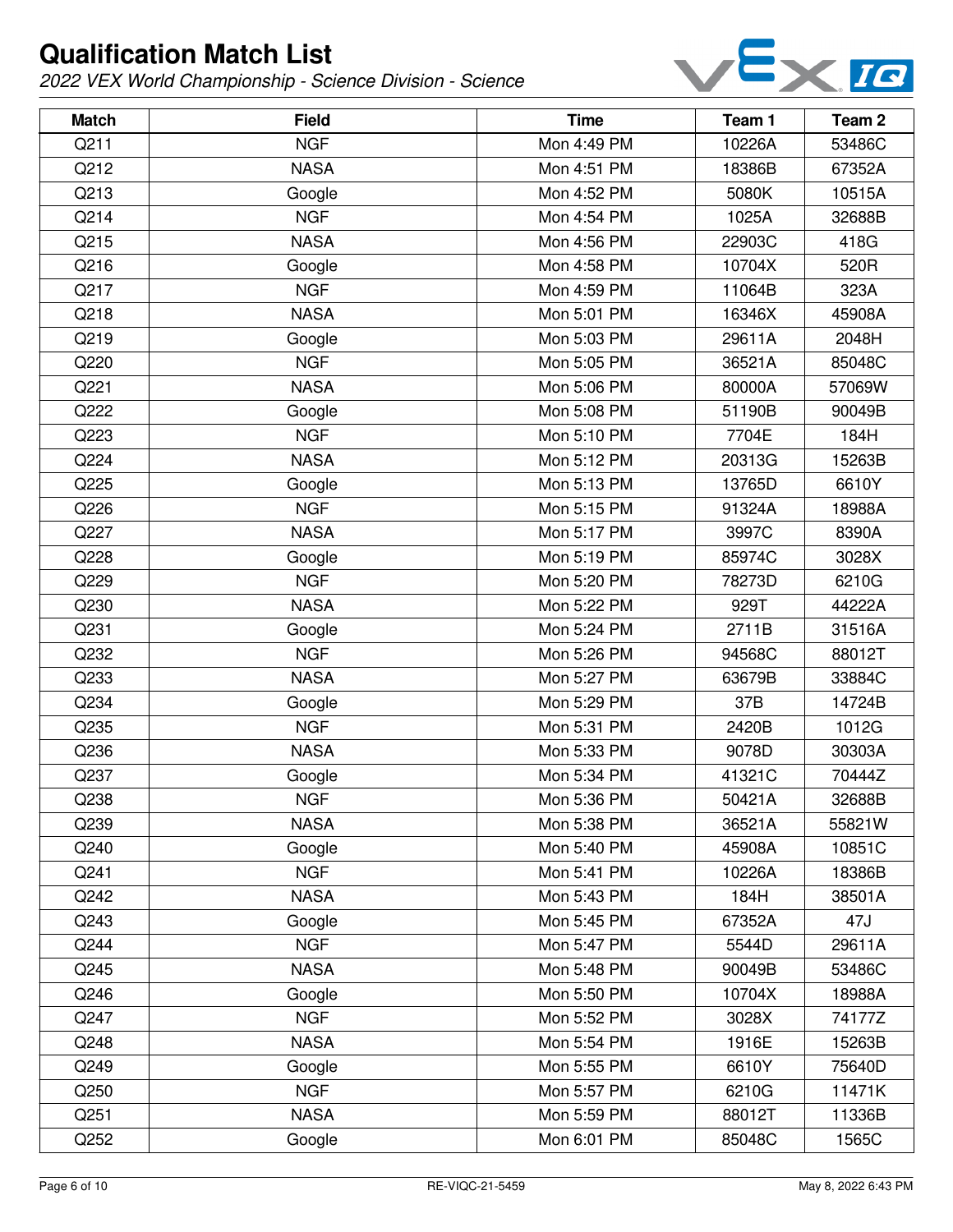

| <b>Match</b> | <b>Field</b> | <b>Time</b> | Team 1 | Team <sub>2</sub> |
|--------------|--------------|-------------|--------|-------------------|
| Q253         | <b>NGF</b>   | Mon 6:02 PM | 14724B | 323A              |
| Q254         | <b>NASA</b>  | Mon 6:04 PM | 20313G | 37B               |
| Q255         | Google       | Mon 6:06 PM | 11575D | 1766A             |
| Q256         | <b>NGF</b>   | Mon 6:08 PM | 418G   | 7704E             |
| Q257         | <b>NASA</b>  | Mon 6:09 PM | 11064B | 22903C            |
| Q258         | Google       | Mon 6:11 PM | 13765D | 10515A            |
| Q259         | <b>NGF</b>   | Mon 6:13 PM | 94568C | 2420B             |
| Q260         | <b>NASA</b>  | Mon 6:15 PM | 10775K | 51190B            |
| Q261         | Google       | Mon 6:16 PM | 1012G  | 24250H            |
| Q262         | <b>NGF</b>   | Mon 6:18 PM | 63679B | 80000A            |
| Q263         | <b>NASA</b>  | Mon 6:20 PM | 44222A | 83203B            |
| Q264         | Google       | Mon 6:22 PM | 98000B | 9078D             |
| Q265         | <b>NGF</b>   | Mon 6:23 PM | 91324A | 3997C             |
| Q266         | <b>NASA</b>  | Mon 6:25 PM | 41321C | 30303A            |
| Q267         | Google       | Mon 6:27 PM | 520R   | 33884C            |
| Q268         | <b>NGF</b>   | Mon 6:29 PM | 7074W  | 57069W            |
| Q269         | <b>NASA</b>  | Mon 6:30 PM | 70444Z | 78273D            |
| Q270         | Google       | Mon 6:32 PM | 16346X | 21117C            |
| Q271         | <b>NGF</b>   | Mon 6:34 PM | 21666B | 8390A             |
| Q272         | <b>NASA</b>  | Mon 6:36 PM | 1025A  | 84M               |
| Q273         | Google       | Mon 6:37 PM | 929T   | 2048H             |
| Q274         | <b>NGF</b>   | Mon 6:39 PM | 85974C | 5080K             |
| Q275         | <b>NASA</b>  | Mon 6:41 PM | 839A   | 11857C            |
| Q276         | Google       | Mon 6:43 PM | 1267P  | 31516A            |
| Q277         | <b>NGF</b>   | Mon 6:44 PM | 2711B  | 184H              |
| Q278         | <b>NASA</b>  | Tue 8:15 AM | 37B    | 50421A            |
| Q279         | Google       | Tue 8:16 AM | 20313G | 13765D            |
| Q280         | <b>NGF</b>   | Tue 8:18 AM | 74177Z | 6210G             |
| Q281         | <b>NASA</b>  | Tue 8:20 AM | 36521A | 80000A            |
| Q282         | Google       | Tue 8:22 AM | 67352A | 10226A            |
| Q283         | <b>NGF</b>   | Tue 8:24 AM | 15263B | 24250H            |
| Q284         | <b>NASA</b>  | Tue 8:26 AM | 3028X  | 51190B            |
| Q285         | Google       | Tue 8:27 AM | 9078D  | 91324A            |
| Q286         | <b>NGF</b>   | Tue 8:29 AM | 29611A | 10851C            |
| Q287         | <b>NASA</b>  | Tue 8:31 AM | 7704E  | 10704X            |
| Q288         | Google       | Tue 8:33 AM | 6610Y  | 10775K            |
| Q289         | <b>NGF</b>   | Tue 8:35 AM | 53486C | 2420B             |
| Q290         | <b>NASA</b>  | Tue 8:37 AM | 47J    | 45908A            |
| Q291         | Google       | Tue 8:38 AM | 84M    | 11064B            |
| Q292         | <b>NGF</b>   | Tue 8:40 AM | 57069W | 85048C            |
| Q293         | <b>NASA</b>  | Tue 8:42 AM | 75640D | 70444Z            |
| Q294         | Google       | Tue 8:44 AM | 11857C | 1012G             |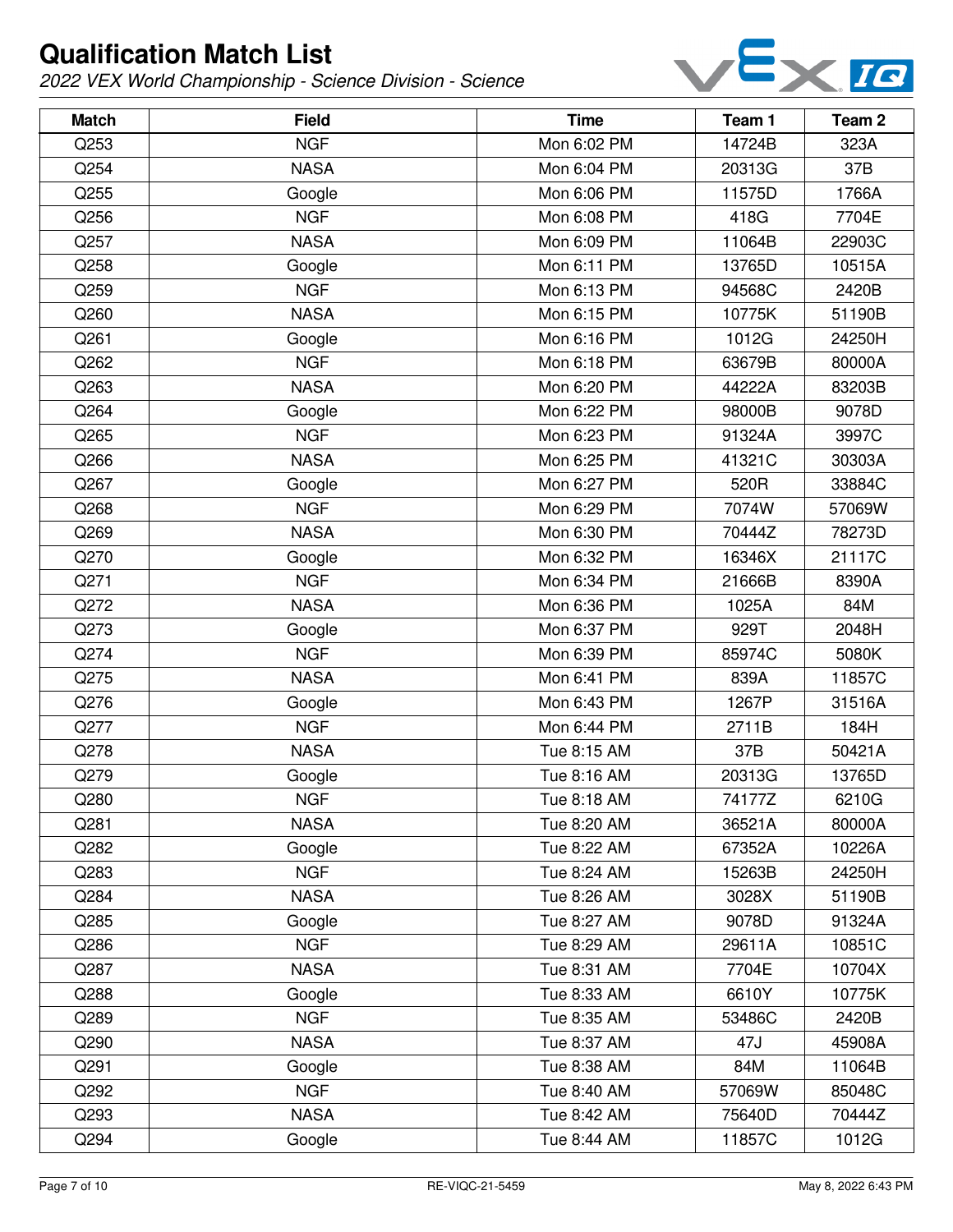

| <b>Match</b> | <b>Field</b> | <b>Time</b>  | Team 1 | Team 2 |
|--------------|--------------|--------------|--------|--------|
| Q295         | <b>NGF</b>   | Tue 8:46 AM  | 88012T | 7074W  |
| Q296         | <b>NASA</b>  | Tue 8:48 AM  | 10515A | 41321C |
| Q297         | Google       | Tue 8:49 AM  | 32688B | 55821W |
| Q298         | <b>NGF</b>   | Tue 8:51 AM  | 2048H  | 11575D |
| Q299         | <b>NASA</b>  | Tue 8:53 AM  | 90049B | 22903C |
| Q300         | Google       | Tue 8:55 AM  | 5080K  | 1025A  |
| Q301         | <b>NGF</b>   | Tue 8:57 AM  | 16346X | 30303A |
| Q302         | <b>NASA</b>  | Tue 8:59 AM  | 929T   | 3997C  |
| Q303         | Google       | Tue 9:00 AM  | 18988A | 8390A  |
| Q304         | <b>NGF</b>   | Tue 9:02 AM  | 38501A | 323A   |
| Q305         | <b>NASA</b>  | Tue 9:04 AM  | 31516A | 83203B |
| Q306         | Google       | Tue 9:06 AM  | 1565C  | 1267P  |
| Q307         | <b>NGF</b>   | Tue 9:08 AM  | 33884C | 78273D |
| Q308         | <b>NASA</b>  | Tue 9:10 AM  | 418G   | 5544D  |
| Q309         | Google       | Tue 9:11 AM  | 21117C | 98000B |
| Q310         | <b>NGF</b>   | Tue 9:13 AM  | 1766A  | 44222A |
| Q311         | <b>NASA</b>  | Tue 9:15 AM  | 2711B  | 14724B |
| Q312         | Google       | Tue 9:17 AM  | 11471K | 839A   |
| Q313         | <b>NGF</b>   | Tue 9:19 AM  | 18386B | 63679B |
| Q314         | <b>NASA</b>  | Tue 9:21 AM  | 520R   | 21666B |
| Q315         | Google       | Tue 9:22 AM  | 1916E  | 85974C |
| Q316         | <b>NGF</b>   | Tue 9:24 AM  | 11336B | 94568C |
| Q317         | <b>NASA</b>  | Tue 9:26 AM  | 11064B | 11857C |
| Q318         | Google       | Tue 9:28 AM  | 9078D  | 90049B |
| Q319         | <b>NGF</b>   | Tue 9:30 AM  | 2420B  | 37B    |
| Q320         | <b>NASA</b>  | Tue 9:32 AM  | 13765D | 1025A  |
| Q321         | Google       | Tue 9:33 AM  | 3997C  | 84M    |
| Q322         | <b>NGF</b>   | Tue 9:35 AM  | 70444Z | 36521A |
| Q323         | <b>NASA</b>  | Tue 9:37 AM  | 323A   | 16346X |
| Q324         | Google       | Tue 9:39 AM  | 10704X | 38501A |
| Q325         | <b>NGF</b>   | Tue 9:41 AM  | 20313G | 91324A |
| Q326         | <b>NASA</b>  | Tue 9:43 AM  | 51190B | 8390A  |
| Q327         | Google       | Tue 9:44 AM  | 47J    | 5080K  |
| Q328         | <b>NGF</b>   | Tue 9:46 AM  | 22903C | 33884C |
| Q329         | <b>NASA</b>  | Tue 9:48 AM  | 83203B | 74177Z |
| Q330         | Google       | Tue 9:50 AM  | 14724B | 29611A |
| Q331         | <b>NGF</b>   | Tue 9:52 AM  | 53486C | 88012T |
| Q332         | <b>NASA</b>  | Tue 9:54 AM  | 184H   | 6610Y  |
| Q333         | Google       | Tue 9:55 AM  | 10775K | 520R   |
| Q334         | <b>NGF</b>   | Tue 9:57 AM  | 32688B | 1565C  |
| Q335         | <b>NASA</b>  | Tue 9:59 AM  | 10851C | 67352A |
| Q336         | Google       | Tue 10:01 AM | 50421A | 3028X  |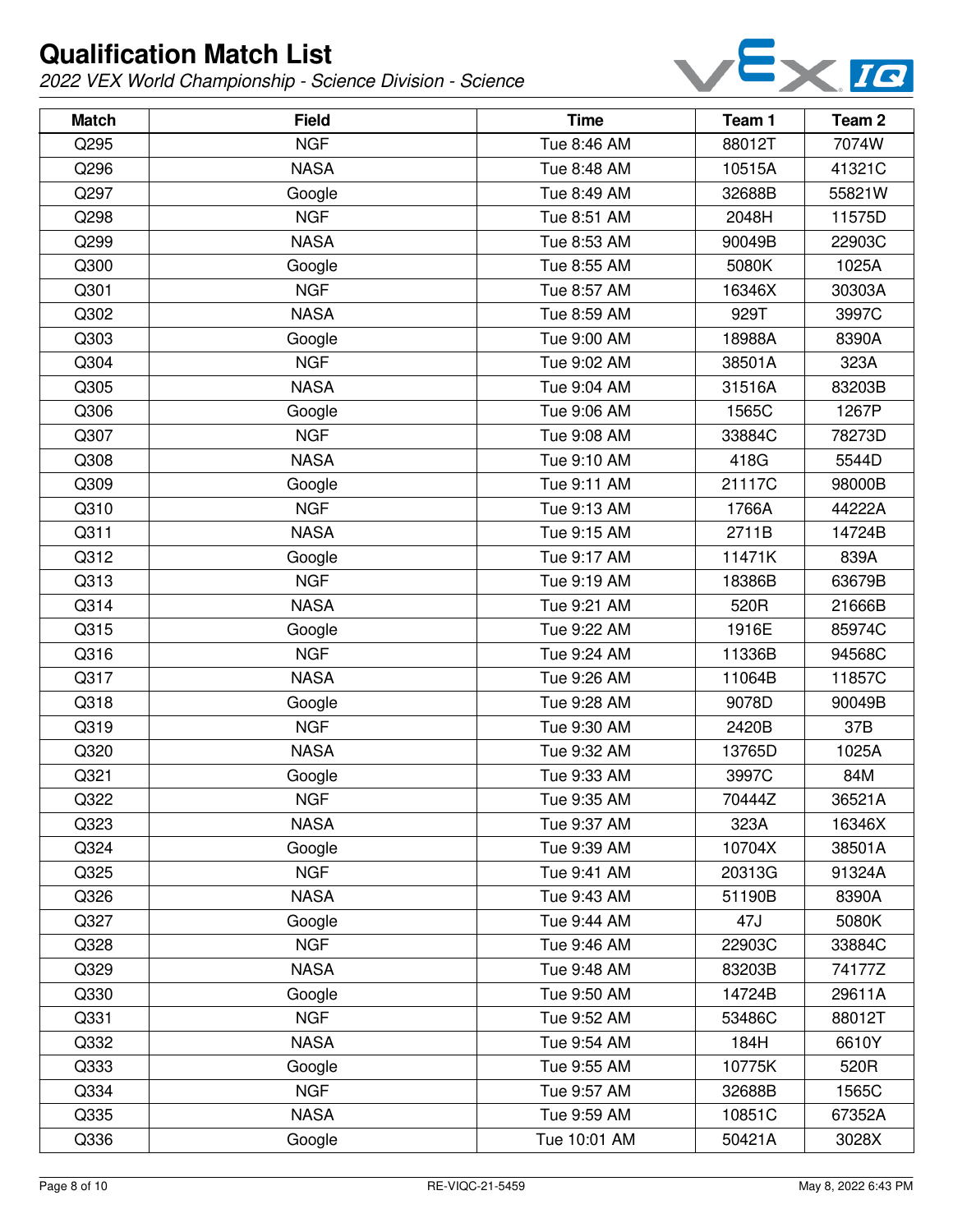

| <b>Match</b> | <b>Field</b> | <b>Time</b>  | Team 1 | Team <sub>2</sub> |
|--------------|--------------|--------------|--------|-------------------|
| Q337         | <b>NGF</b>   | Tue 10:03 AM | 85048C | 75640D            |
| Q338         | <b>NASA</b>  | Tue 10:05 AM | 15263B | 57069W            |
| Q339         | Google       | Tue 10:06 AM | 1267P  | 11575D            |
| Q340         | <b>NGF</b>   | Tue 10:08 AM | 44222A | 2711B             |
| Q341         | <b>NASA</b>  | Tue 10:10 AM | 55821W | 18988A            |
| Q342         | Google       | Tue 10:12 AM | 80000A | 6210G             |
| Q343         | <b>NGF</b>   | Tue 10:14 AM | 418G   | 1766A             |
| Q344         | <b>NASA</b>  | Tue 10:16 AM | 41321C | 2048H             |
| Q345         | Google       | Tue 10:17 AM | 10515A | 10226A            |
| Q346         | <b>NGF</b>   | Tue 10:19 AM | 78273D | 21666B            |
| Q347         | <b>NASA</b>  | Tue 10:21 AM | 21117C | 11336B            |
| Q348         | Google       | Tue 10:23 AM | 7704E  | 31516A            |
| Q349         | <b>NGF</b>   | Tue 10:25 AM | 45908A | 1012G             |
| Q350         | <b>NASA</b>  | Tue 10:27 AM | 7074W  | 24250H            |
| Q351         | Google       | Tue 10:28 AM | 98000B | 929T              |
| Q352         | <b>NGF</b>   | Tue 10:30 AM | 839A   | 5544D             |
| Q353         | <b>NASA</b>  | Tue 10:32 AM | 30303A | 1916E             |
| Q354         | Google       | Tue 10:34 AM | 94568C | 18386B            |
| Q355         | <b>NGF</b>   | Tue 10:36 AM | 63679B | 11471K            |
| Q356         | <b>NASA</b>  | Tue 10:38 AM | 85974C | 10704X            |
| Q357         | Google       | Tue 10:39 AM | 90049B | 1565C             |
| Q358         | <b>NGF</b>   | Tue 10:41 AM | 74177Z | 10851C            |
| Q359         | <b>NASA</b>  | Tue 10:43 AM | 10775K | 9078D             |
| Q360         | Google       | Tue 10:45 AM | 51190B | 520R              |
| Q361         | <b>NGF</b>   | Tue 10:47 AM | 6210G  | 67352A            |
| Q362         | <b>NASA</b>  | Tue 10:49 AM | 70444Z | 418G              |
| Q363         | Google       | Tue 10:50 AM | 11575D | 83203B            |
| Q364         | <b>NGF</b>   | Tue 10:52 AM | 44222A | 6610Y             |
| Q365         | <b>NASA</b>  | Tue 10:54 AM | 2048H  | 11064B            |
| Q366         | Google       | Tue 10:56 AM | 88012T | 14724B            |
| Q367         | <b>NGF</b>   | Tue 10:58 AM | 22903C | 21117C            |
| Q368         | <b>NASA</b>  | Tue 11:00 AM | 78273D | 45908A            |
| Q369         | Google       | Tue 11:01 AM | 29611A | 53486C            |
| Q370         | <b>NGF</b>   | Tue 11:03 AM | 11857C | 21666B            |
| Q371         | <b>NASA</b>  | Tue 11:05 AM | 16346X | 15263B            |
| Q372         | Google       | Tue 11:07 AM | 24250H | 32688B            |
| Q373         | <b>NGF</b>   | Tue 11:09 AM | 10226A | 5080K             |
| Q374         | <b>NASA</b>  | Tue 11:11 AM | 1267P  | 37B               |
| Q375         | Google       | Tue 11:12 AM | 84M    | 63679B            |
| Q376         | <b>NGF</b>   | Tue 11:14 AM | 31516A | 3997C             |
| Q377         | <b>NASA</b>  | Tue 11:16 AM | 13765D | 184H              |
| Q378         | Google       | Tue 11:18 AM | 839A   | 18386B            |